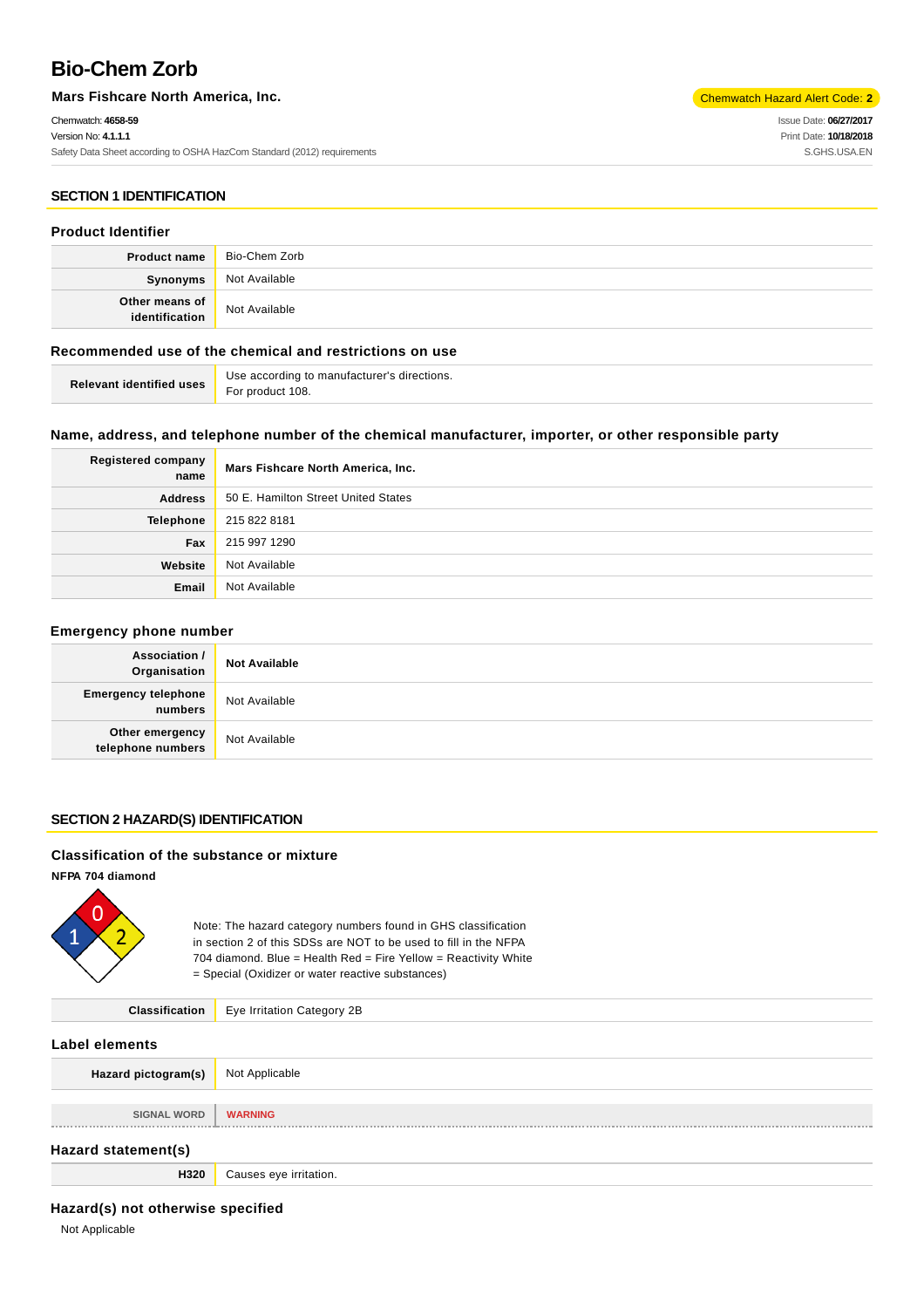#### **Precautionary statement(s) Prevention**

| P <sub>264</sub> | Wash all exposed external body areas thoroughly after handling. |  |
|------------------|-----------------------------------------------------------------|--|
|                  |                                                                 |  |

## **Precautionary statement(s) Response**

| P305+P351+P338 | IF IN EYES: Rinse cautiously with water for several minutes. Remove contact lenses, if present and easy to do.<br>Continue rinsing. |
|----------------|-------------------------------------------------------------------------------------------------------------------------------------|
|                | <b>P337+P313</b> If eye irritation persists: Get medical advice/attention.                                                          |

## **Precautionary statement(s) Storage**

Not Applicable

## **Precautionary statement(s) Disposal**

Not Applicable

## **SECTION 3 COMPOSITION / INFORMATION ON INGREDIENTS**

## **Substances**

See section below for composition of Mixtures

## **Mixtures**

| <b>CAS No</b> | %[weight] | <b>Name</b>                     |
|---------------|-----------|---------------------------------|
|               | $30 - 40$ | ion-exchange resin, proprietary |
| 1318-02-1     | 10-30     | zeolites                        |
| 7440-44-0     | 10-30     | carbon, activated               |
| 7732-18-5     | $10 - 20$ | water                           |

The specific chemical identity and/or exact percentage (concentration) of composition has been withheld as a trade secret.

## **SECTION 4 FIRST-AID MEASURES**

#### **Description of first aid measures**

| <b>Eye Contact</b>  | If this product comes in contact with the eyes:<br>• Wash out immediately with fresh running water.<br>Ensure complete irrigation of the eye by keeping eyelids apart and away from eye and moving the eyelids by<br>occasionally lifting the upper and lower lids.<br>▶ Seek medical attention without delay; if pain persists or recurs seek medical attention.<br>► Removal of contact lenses after an eye injury should only be undertaken by skilled personnel.                        |
|---------------------|---------------------------------------------------------------------------------------------------------------------------------------------------------------------------------------------------------------------------------------------------------------------------------------------------------------------------------------------------------------------------------------------------------------------------------------------------------------------------------------------|
| <b>Skin Contact</b> | If skin or hair contact occurs:<br>Flush skin and hair with running water (and soap if available).<br>▶ Seek medical attention in event of irritation.                                                                                                                                                                                                                                                                                                                                      |
| Inhalation          | If fumes or combustion products are inhaled remove from contaminated area.<br>► Lay patient down. Keep warm and rested.<br>▶ Prostheses such as false teeth, which may block airway, should be removed, where possible, prior to initiating first aid<br>procedures.<br>► Apply artificial respiration if not breathing, preferably with a demand valve resuscitator, bag-valve mask device, or<br>pocket mask as trained. Perform CPR if necessary.<br>▶ Transport to hospital, or doctor. |
| Ingestion           | Immediately give a glass of water.<br>First aid is not generally required. If in doubt, contact a Poisons Information Centre or a doctor.                                                                                                                                                                                                                                                                                                                                                   |

## **Most important symptoms and effects, both acute and delayed**

See Section 11

#### **Indication of any immediate medical attention and special treatment needed**

Treat symptomatically.

## **SECTION 5 FIRE-FIGHTING MEASURES**

#### **Extinguishing media**

- There is no restriction on the type of extinguisher which may be used.
- Use extinguishing media suitable for surrounding area.

#### **Special hazards arising from the substrate or mixture**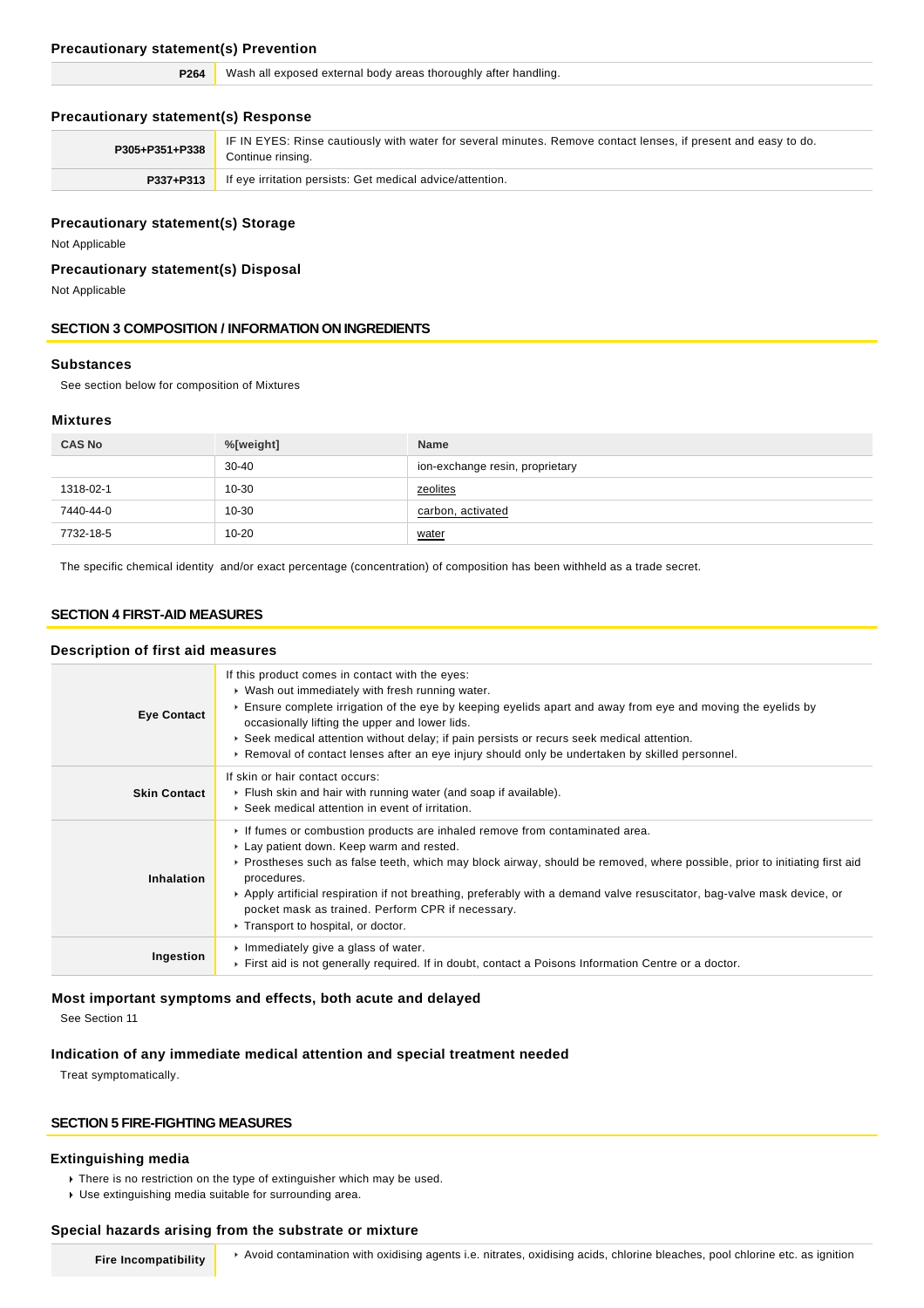|  |  | $\triangleright$ may result |
|--|--|-----------------------------|
|--|--|-----------------------------|

#### **Special protective equipment and precautions for fire-fighters**

| <b>Fire Fighting</b>         | Alert Fire Brigade and tell them location and nature of hazard.<br>• Wear breathing apparatus plus protective gloves in the event of a fire.<br>► Prevent, by any means available, spillage from entering drains or water courses.                                                                        |  |
|------------------------------|-----------------------------------------------------------------------------------------------------------------------------------------------------------------------------------------------------------------------------------------------------------------------------------------------------------|--|
| <b>Fire/Explosion Hazard</b> | $\triangleright$ Non combustible.<br>Not considered a significant fire risk, however containers may burn.<br>Decomposition may produce toxic fumes of:<br>carbon dioxide (CO2)<br>other pyrolysis products typical of burning organic material.<br>May emit poisonous fumes.<br>May emit corrosive fumes. |  |

#### **SECTION 6 ACCIDENTAL RELEASE MEASURES**

**Personal precautions, protective equipment and emergency procedures** See section 8

## **Environmental precautions**

See section 12

## **Methods and material for containment and cleaning up**

| <b>Minor Spills</b> | ▶ Remove all ignition sources.<br>Clean up all spills immediately.<br>Avoid contact with skin and eyes.                                |
|---------------------|----------------------------------------------------------------------------------------------------------------------------------------|
| <b>Major Spills</b> | Moderate hazard.<br><b>CAUTION:</b> Advise personnel in area.<br>Alert Emergency Services and tell them location and nature of hazard. |

Personal Protective Equipment advice is contained in Section 8 of the SDS.

## **SECTION 7 HANDLING AND STORAGE**

#### **Precautions for safe handling**

| Safe handling     | <b>NOTE:</b><br>► Wet, activated carbon removes oxygen from the air thus producing a severe hazard to workers inside carbon vessels<br>and in enclosed or confined spaces where activated carbons might accumulate.<br>▶ Before entry to such areas, sampling and test procedures for low oxygen levels should be undertaken; control<br>conditions should be established to ensure the availability of adequate oxygen supply.<br>Avoid all personal contact, including inhalation.<br>• Wear protective clothing when risk of exposure occurs.<br>▶ Use in a well-ventilated area. |
|-------------------|--------------------------------------------------------------------------------------------------------------------------------------------------------------------------------------------------------------------------------------------------------------------------------------------------------------------------------------------------------------------------------------------------------------------------------------------------------------------------------------------------------------------------------------------------------------------------------------|
| Other information | Store in original containers.<br>▶ Keep containers securely sealed.<br>Store in a cool, dry area protected from environmental extremes.                                                                                                                                                                                                                                                                                                                                                                                                                                              |

#### **Conditions for safe storage, including any incompatibilities**

| Suitable container      | • Polyethylene or polypropylene container.<br>• Check all containers are clearly labelled and free from leaks.                                                                                                                                                                                                                                                                                                                                                |  |
|-------------------------|---------------------------------------------------------------------------------------------------------------------------------------------------------------------------------------------------------------------------------------------------------------------------------------------------------------------------------------------------------------------------------------------------------------------------------------------------------------|--|
| Storage incompatibility | ► Activated carbon, when exposed to air, represents a potential fire hazard due to a high surface area and adsorptive<br>capacity. Freshly prepared material may ignite spontaneously in the presence of air especially at high humidity.<br>Spontaneous combustion in air may occur at 90-100 deg.<br>Avoid any contamination of this material as it is very reactive and any contamination is potentially hazardous<br>Avoid reaction with oxidising agents |  |



**X** — Must not be stored together

**0** — May be stored together with specific preventions

**+** — May be stored together

#### **SECTION 8 EXPOSURE CONTROLS / PERSONAL PROTECTION**

#### **Control parameters**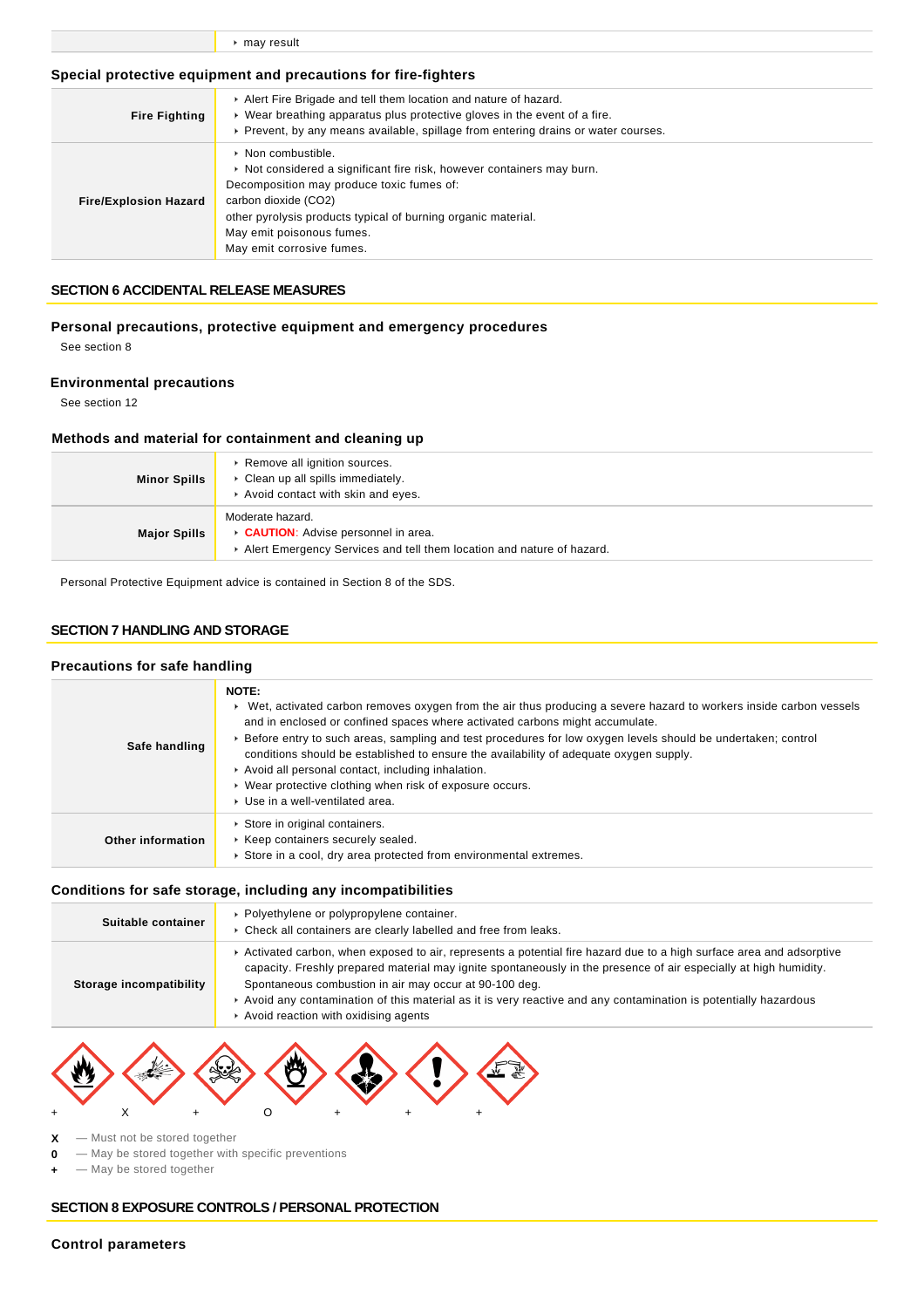## **OCCUPATIONAL EXPOSURE LIMITS (OEL)**

#### **INGREDIENT DATA**

| Source                                                             | Ingredient           | <b>Material name</b>                                            | <b>TWA</b>  | <b>STEL</b>      | Peak                    | <b>Notes</b>            |
|--------------------------------------------------------------------|----------------------|-----------------------------------------------------------------|-------------|------------------|-------------------------|-------------------------|
| US NIOSH Recommended<br>Exposure Limits (RELs)                     | zeolites             | Synonyms vary depending upon the specific<br>aluminum compound. | 5<br>mq/m3  | Not<br>Available | <b>Not</b><br>Available | <b>Not</b><br>Available |
| US NIOSH Recommended<br>Exposure Limits (RELs)                     | zeolites             | Synonyms vary depending upon the specific<br>aluminum compound. | 2<br>mq/m3  | Not<br>Available | Not<br>Available        | Not<br>Available        |
| US OSHA Permissible<br>Exposure Levels (PELs) -<br>Table Z1        | carbon,<br>activated | Graphite, synthetic: Total dust                                 | 15<br>mq/m3 | Not<br>Available | Not<br>Available        | Not<br>Available        |
| <b>US OSHA Permissible</b><br>Exposure Levels (PELs) -<br>Table Z1 | carbon,<br>activated | Graphite, synthetic: Respirable fraction                        | 5<br>mq/m3  | Not<br>Available | Not<br>Available        | Not<br>Available        |

#### **EMERGENCY LIMITS**

| Ingredient        | <b>Material name</b>          | TEEL-1             | TEEL-2             | TEEL-3                  |
|-------------------|-------------------------------|--------------------|--------------------|-------------------------|
| zeolites          | Zeolites, NaA                 | $30 \text{ mg/m}$  | $330 \text{ mg/m}$ | $2,000 \text{ mg/m}$ 3  |
| zeolites          | Zeolites, NaX                 | $30 \text{ mg/m}$  | $330 \text{ mg/m}$ | $2,000 \,\mathrm{mg/m}$ |
| carbon, activated | Carbon; (Graphite, synthetic) | $6 \text{ mg/m}$ 3 | $16 \text{ mg/m}$  | $95 \text{ mg/m}$       |
|                   |                               |                    |                    |                         |

| Ingredient        | Original IDLH | <b>Revised IDLH</b> |
|-------------------|---------------|---------------------|
| zeolites          | Not Available | Not Available       |
| carbon, activated | Not Available | Not Available       |
| water             | Not Available | Not Available       |

## **Exposure controls**

| Appropriate engineering<br>controls | Engineering controls are used to remove a hazard or place a barrier between the worker and the hazard. Well-designed<br>engineering controls can be highly effective in protecting workers and will typically be independent of worker interactions<br>to provide this high level of protection.<br>The basic types of engineering controls are:<br>Process controls which involve changing the way a job activity or process is done to reduce the risk. |
|-------------------------------------|-----------------------------------------------------------------------------------------------------------------------------------------------------------------------------------------------------------------------------------------------------------------------------------------------------------------------------------------------------------------------------------------------------------------------------------------------------------|
| <b>Personal protection</b>          |                                                                                                                                                                                                                                                                                                                                                                                                                                                           |
| Eye and face protection             | Safety glasses with side shields.<br>Chemical goggles.<br>► Contact lenses may pose a special hazard; soft contact lenses may absorb and concentrate irritants.                                                                                                                                                                                                                                                                                           |
| <b>Skin protection</b>              | See Hand protection below                                                                                                                                                                                                                                                                                                                                                                                                                                 |
| Hands/feet protection               | Experience indicates that the following polymers are suitable as glove materials for protection against undissolved, dry<br>solids, where abrasive particles are not present.<br>polychloroprene.<br>$\triangleright$ nitrile rubber.<br>▶ Wear chemical protective gloves, e.g. PVC.<br>▶ Wear safety footwear or safety gumboots, e.g. Rubber                                                                                                           |
| <b>Body protection</b>              | See Other protection below                                                                                                                                                                                                                                                                                                                                                                                                                                |
| Other protection                    | • Overalls.<br>P.V.C. apron.                                                                                                                                                                                                                                                                                                                                                                                                                              |

#### **Respiratory protection**

Particulate. (AS/NZS 1716 & 1715, EN 143:2000 & 149:001, ANSI Z88 or national equivalent)

## **SECTION 9 PHYSICAL AND CHEMICAL PROPERTIES**

## **Information on basic physical and chemical properties**

| Appearance            | Mixture of black, off-white and brown beads and granules with no odour; linsoluble in water. |                                                   |                |
|-----------------------|----------------------------------------------------------------------------------------------|---------------------------------------------------|----------------|
|                       |                                                                                              |                                                   |                |
| <b>Physical state</b> | Divided Solid                                                                                | Relative density (Water =                         | Not Available  |
| Odour                 | Not Available                                                                                | <b>Partition coefficient</b><br>n-octanol / water | Not Available  |
| Odour threshold       | Not Available                                                                                | <b>Auto-ignition temperature</b><br>(°C)          | Not Applicable |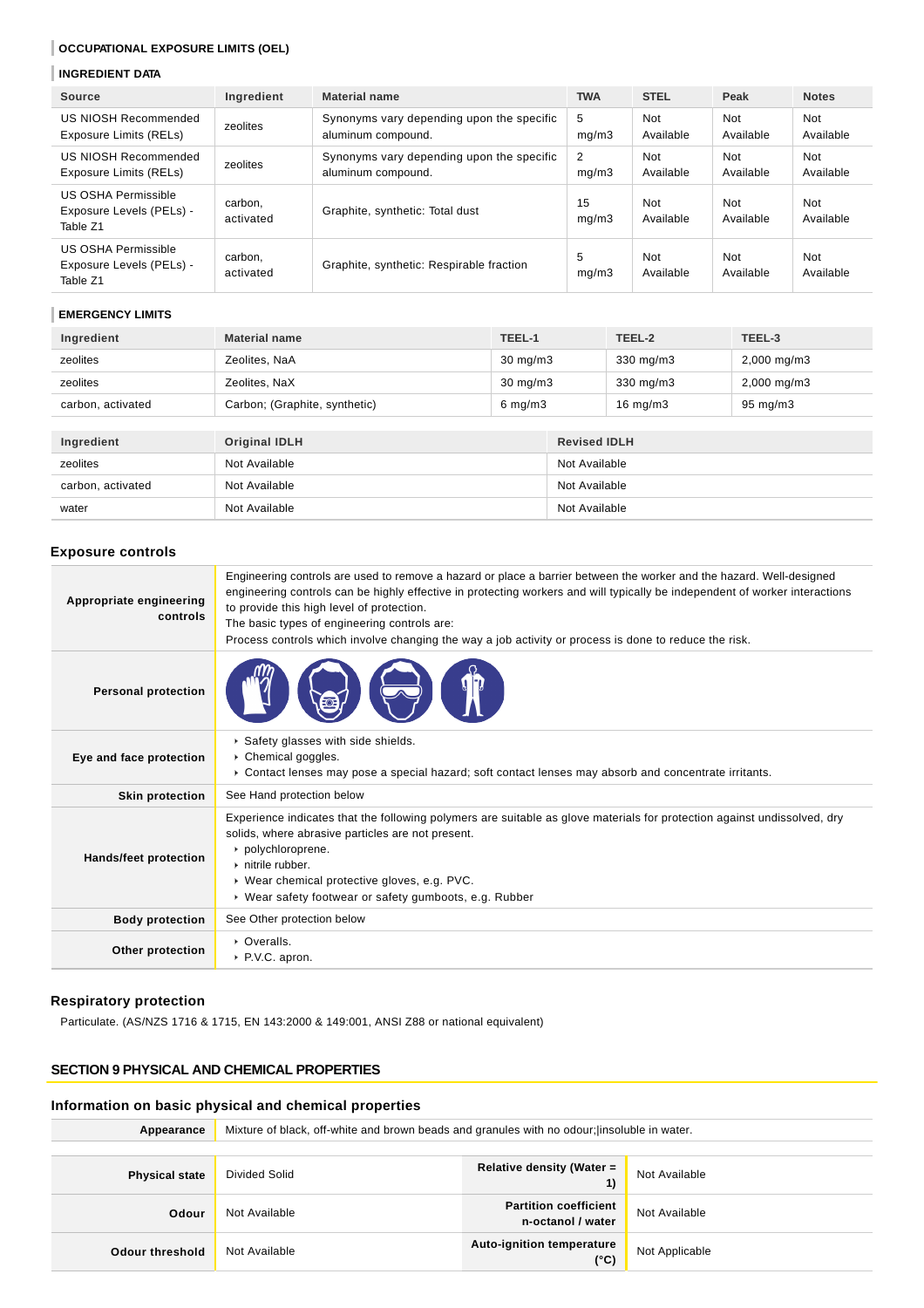| pH (as supplied)                                | Not Applicable | <b>Decomposition</b><br>temperature        | Not Available  |
|-------------------------------------------------|----------------|--------------------------------------------|----------------|
| Melting point / freezing<br>point $(^{\circ}C)$ | Not Applicable | Viscosity (cSt)                            | Not Applicable |
| Initial boiling point and<br>boiling range (°C) | Not Applicable | Molecular weight (g/mol)                   | Not Applicable |
| Flash point $(°C)$                              | Not Applicable | <b>Taste</b>                               | Not Available  |
| <b>Evaporation rate</b>                         | Not Applicable | <b>Explosive properties</b>                | Not Available  |
| <b>Flammability</b>                             | Not Applicable | <b>Oxidising properties</b>                | Not Available  |
| <b>Upper Explosive Limit</b><br>$(\%)$          | Not Applicable | <b>Surface Tension (dyn/cm</b><br>or mN/m) | Not Applicable |
| <b>Lower Explosive Limit</b><br>$(\%)$          | Not Applicable | <b>Volatile Component</b><br>(%vol)        | Not Applicable |
| Vapour pressure (kPa)                           | Not Applicable | Gas group                                  | Not Available  |
| Solubility in water (g/L)                       | Immiscible     | pH as a solution (1%)                      | Not Applicable |
| Vapour density $(Air = 1)$                      | Not Applicable | VOC g/L                                    | Not Available  |

## **SECTION 10 STABILITY AND REACTIVITY**

| Reactivity                                 | See section 7                                                                                                                        |
|--------------------------------------------|--------------------------------------------------------------------------------------------------------------------------------------|
| <b>Chemical stability</b>                  | • Unstable in the presence of incompatible materials.<br>▶ Product is considered stable.<br>Hazardous polymerisation will not occur. |
| Possibility of hazardous<br>reactions      | See section 7                                                                                                                        |
| <b>Conditions to avoid</b>                 | See section 7                                                                                                                        |
| Incompatible materials                     | See section 7                                                                                                                        |
| <b>Hazardous</b><br>decomposition products | See section 5                                                                                                                        |

## **SECTION 11 TOXICOLOGICAL INFORMATION**

## **Information on toxicological effects**

| <b>Inhaled</b>      | Inhalation of dusts, generated by the material during the course of normal handling, may be damaging to the health of the<br>individual.<br>Impurities found in carbons, including iodine, can be toxic. Carbon dusts in the air may cause irritation of the mucous<br>membranes, eyes and skin.                                                                                                                                                                                                                                                                                                                                                                                                                                                            |
|---------------------|-------------------------------------------------------------------------------------------------------------------------------------------------------------------------------------------------------------------------------------------------------------------------------------------------------------------------------------------------------------------------------------------------------------------------------------------------------------------------------------------------------------------------------------------------------------------------------------------------------------------------------------------------------------------------------------------------------------------------------------------------------------|
| Ingestion           | Ingestion of finely divided carbon may produce gagging and constipation. Aspiration does not appear to be a concern as<br>the material is generally regarded as inert and is often used as a food additive.                                                                                                                                                                                                                                                                                                                                                                                                                                                                                                                                                 |
| <b>Skin Contact</b> | The material is not thought to produce adverse health effects or skin irritation following contact (as classified by EC<br>Directives using animal models). Nevertheless, good hygiene practice requires that exposure be kept to a minimum and<br>that suitable gloves be used in an occupational setting.<br>Entry into the blood-stream, through, for example, cuts, abrasions or lesions, may produce systemic injury with harmful<br>effects. Examine the skin prior to the use of the material and ensure that any external damage is suitably protected.                                                                                                                                                                                             |
| Eye                 | Eyes exposed to carbon particulates may be liable to irritation and burning. These can remain in the eye causing<br>inflammation lasting weeks, and can cause permanent dark dotty discolouration.                                                                                                                                                                                                                                                                                                                                                                                                                                                                                                                                                          |
| Chronic             | Long term exposure to high dust concentrations may cause changes in lung function i.e. pneumoconiosis, caused by<br>particles less than 0.5 micron penetrating and remaining in the lung.<br>Substance accumulation, in the human body, may occur and may cause some concern following repeated or long-term<br>occupational exposure.<br>There has been some concern that this material can cause cancer or mutations but there is not enough data to make an<br>assessment.<br>There is insufficient evidence to suggest that exposure to carbon black causes increased susceptibility to cancer or other<br>ill effects. Some lung changes can occur after a prolonged period of exposure as well as increased strain on the right side<br>of the heart. |

| <b>Bio-Chem Zorb</b> | <b>TOXICITY</b>                                  | <b>IRRITATION</b> |
|----------------------|--------------------------------------------------|-------------------|
|                      | Not Available                                    | Not Available     |
| zeolites             | <b>TOXICITY</b>                                  | <b>IRRITATION</b> |
|                      | >4.575 mg/l/1hr <sup>[2]</sup>                   | Not Available     |
|                      | Dermal (rabbit) LD50: >2000 mg/kg <sup>[2]</sup> |                   |
|                      | Oral (rat) LD50: 5000 mg/kg <sup>[2]</sup>       |                   |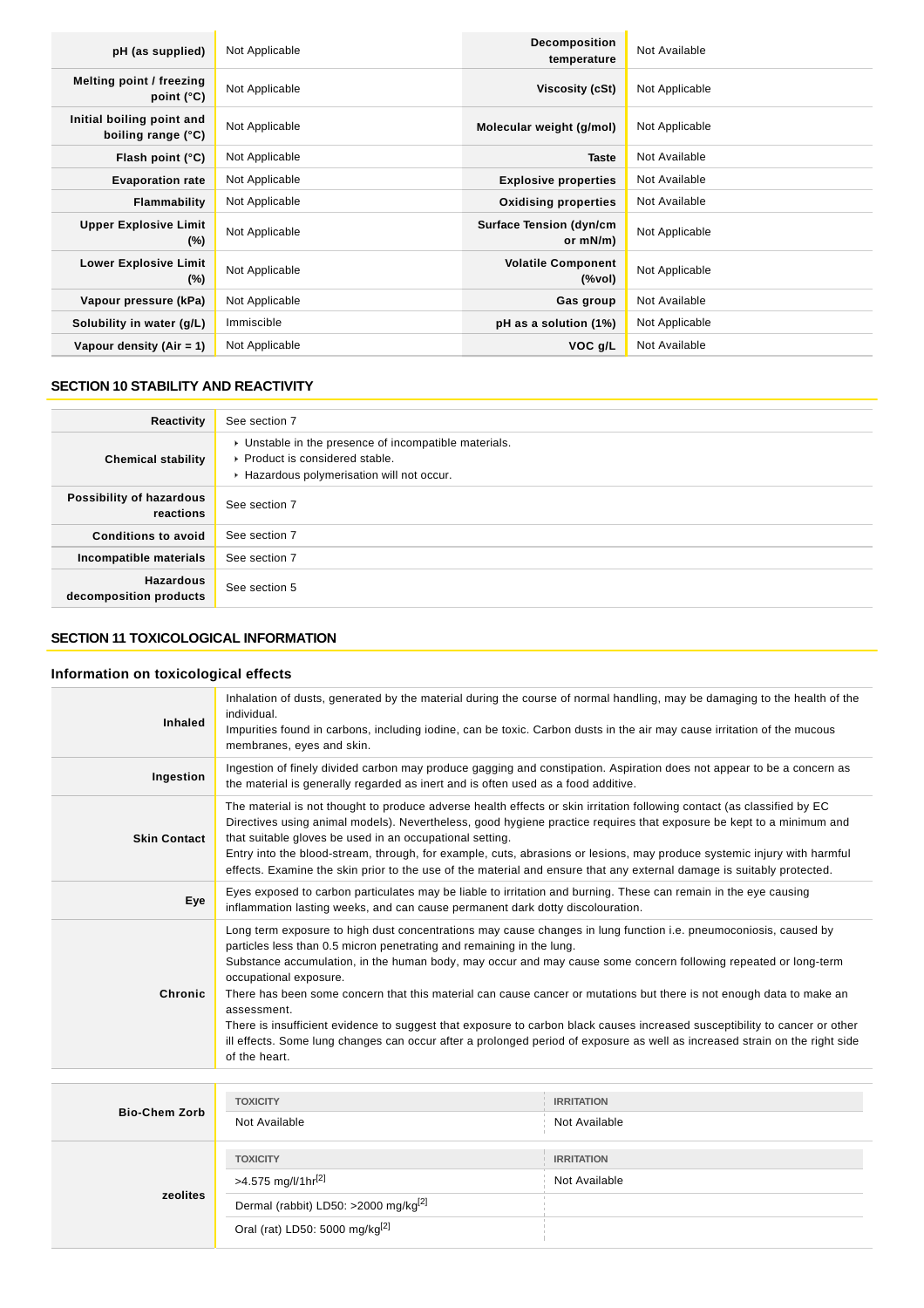| carbon, activated | <b>TOXICITY</b><br>Oral (rat) LD50: >2000 mg/kg <sup>[1]</sup>                                                                                                                                                                  | <b>IRRITATION</b><br>Not Available |  |
|-------------------|---------------------------------------------------------------------------------------------------------------------------------------------------------------------------------------------------------------------------------|------------------------------------|--|
| water             | <b>TOXICITY</b><br>Not Available                                                                                                                                                                                                | <b>IRRITATION</b><br>Not Available |  |
| Legend:           | 1. Value obtained from Europe ECHA Registered Substances - Acute toxicity 2.* Value obtained from manufacturer's SDS.<br>Unless otherwise specified data extracted from RTECS - Register of Toxic Effect of chemical Substances |                                    |  |

| <b>ZEOLITES</b>                                | Inhalation (-) LC50: >18.3 mg/l/1hr for sodium aluminosilicate, zeolite A: Skin (rabbit): non-irritating Eye (rabbit): slight<br>[Grace]                                                       |                                           |                |
|------------------------------------------------|------------------------------------------------------------------------------------------------------------------------------------------------------------------------------------------------|-------------------------------------------|----------------|
| <b>CARBON, ACTIVATED</b>                       | The substance is classified by IARC as Group 3:<br><b>NOT</b> classifiable as to its carcinogenicity to humans.<br>Evidence of carcinogenicity may be inadequate or limited in animal testing. |                                           |                |
| <b>CARBON, ACTIVATED &amp;</b><br><b>WATER</b> | No significant acute toxicological data identified in literature search.                                                                                                                       |                                           |                |
|                                                |                                                                                                                                                                                                |                                           |                |
| <b>Acute Toxicity</b>                          | $\circledcirc$                                                                                                                                                                                 | Carcinogenicity                           | $\odot$        |
| <b>Skin Irritation/Corrosion</b>               | $\circledcirc$                                                                                                                                                                                 | Reproductivity                            | $\circ$        |
| <b>Serious Eye</b><br>Damage/Irritation        | ✔                                                                                                                                                                                              | <b>STOT - Single Exposure</b>             | $\circledcirc$ |
| <b>Respiratory or Skin</b><br>sensitisation    | $\circ$                                                                                                                                                                                        | <b>STOT - Repeated</b><br><b>Exposure</b> | $\circ$        |
| <b>Mutagenicity</b>                            | $\circledcirc$                                                                                                                                                                                 | <b>Aspiration Hazard</b>                  | $\circ$        |

Legend:  $\mathsf{X}$  – Data available but does not fill the criteria for classification

 $\blacktriangleright$  – Data available to make classification

 $\bigcirc$  – Data Not Available to make classification

#### **SECTION 12 ECOLOGICAL INFORMATION**

#### **Toxicity Bio-Chem Zorb ENDPOINT TEST DURATION (HR) SPECIES VALUE SOURCE** Not Not<br>Available Not Available Not Available Not Available Ava<br>Available Ava Available Not Available **zeolites ENDPOINT TEST DURATION (HR) SPECIES VALUE SOURCE**  $LC50$  96 Fish  $\frac{1}{2}$  96 Fish  $\frac{1}{2}$  96 **EC50** 48 Crustacea 10001800mg/L 1 EC50 96 Algae or other aquatic plants 18mg/L 1 EC10 96 Algae or other aquatic plants 4.9mg/L 1 NOEC 432 Algae or other aquatic plants 1mg/L 1 **carbon, activated ENDPOINT TEST DURATION (HR) SPECIES VALUE SOURCE** Not Not<br>Available Not Available Not Available Not Available Ava<br>Available Ava Available Not Available **water ENDPOINT TEST DURATION (HR) SPECIES VALUE SOURCE** Not Available Not Available Not Available Not Available Not Available **Legend:** Extracted from 1. IUCLID Toxicity Data 2. Europe ECHA Registered Substances - Ecotoxicological Information - Aquatic Toxicity 3. EPIWIN Suite V3.12 (QSAR) - Aquatic Toxicity Data (Estimated) 4. US EPA, Ecotox database - Aquatic Toxicity Data 5. ECETOC Aquatic Hazard Assessment Data 6. NITE (Japan) - Bioconcentration Data 7. METI (Japan) - Bioconcentration Data 8. Vendor Data

#### **DO NOT** discharge into sewer or waterways.

#### **Persistence and degradability**

| Ingredient | Persistence: Water/Soil | <b>Persistence: Air</b> |
|------------|-------------------------|-------------------------|
| water      | LOW                     | LOW<br>____             |

#### **Bioaccumulative potential**

**Ingredient Bioaccumulation**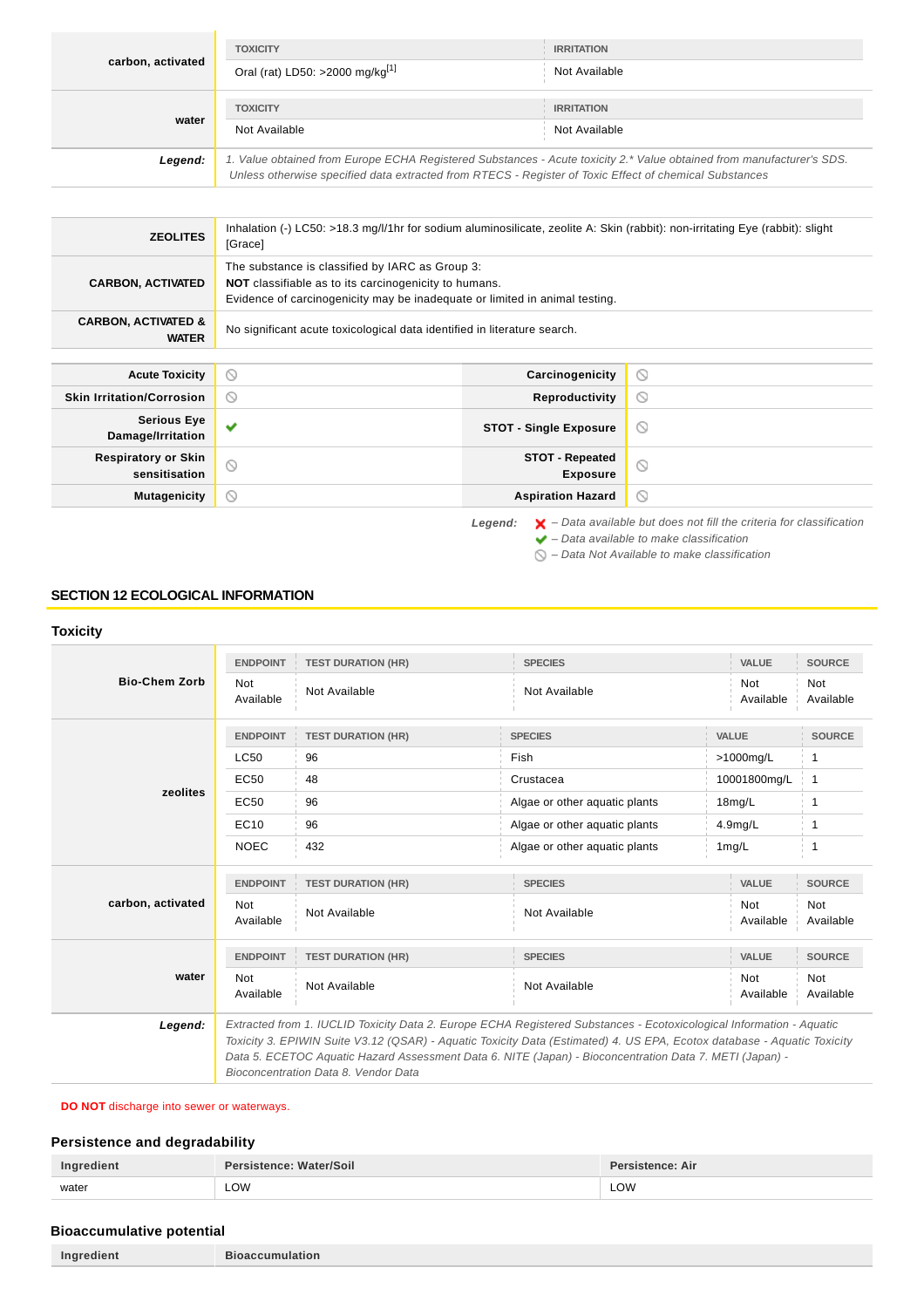#### **Mobility in soil**

| Ingredient | <b>Mobility</b>      |
|------------|----------------------|
| water      | LOW ( $KOC = 14.3$ ) |

#### **SECTION 13 DISPOSAL CONSIDERATIONS**

| Waste treatment methods                |                                                                                                                                                                                                                                                                                                                                                                                                                                                                              |  |
|----------------------------------------|------------------------------------------------------------------------------------------------------------------------------------------------------------------------------------------------------------------------------------------------------------------------------------------------------------------------------------------------------------------------------------------------------------------------------------------------------------------------------|--|
| <b>Product / Packaging</b><br>disposal | ▶ Recycle wherever possible.<br>► Consult manufacturer for recycling options or consult local or regional waste management authority for disposal if no<br>suitable treatment or disposal facility can be identified.<br>▶ Dispose of by: burial in a land-fill specifically licensed to accept chemical and / or pharmaceutical wastes or Incineration<br>in a licensed apparatus (after admixture with suitable combustible material)<br>• Decontaminate empty containers. |  |

#### **SECTION 14 TRANSPORT INFORMATION**

# **Labels Required Marine Pollutant** NO

## **Land transport (DOT): NOT REGULATED FOR TRANSPORT OF DANGEROUS GOODS**

**Air transport (ICAO-IATA / DGR): NOT REGULATED FOR TRANSPORT OF DANGEROUS GOODS**

**Sea transport (IMDG-Code / GGVSee): NOT REGULATED FOR TRANSPORT OF DANGEROUS GOODS**

**Transport in bulk according to Annex II of MARPOL and the IBC code**

Not Applicable

#### **SECTION 15 REGULATORY INFORMATION**

#### **Safety, health and environmental regulations / legislation specific for the substance or mixture**

## **ZEOLITES(1318-02-1) IS FOUND ON THE FOLLOWING REGULATORY LISTS**

| International Agency for Research on Cancer (IARC) - Agents Classified   | US - Washington Permissible exposure limits of air contaminants       |  |
|--------------------------------------------------------------------------|-----------------------------------------------------------------------|--|
| by the IARC Monographs                                                   | US List of Active Substances Exempt from the TSCA Inventory           |  |
| US - California Permissible Exposure Limits for Chemical Contaminants    | Notifications (Active-Inactive) Rule                                  |  |
| US - Idaho - Limits for Air Contaminants                                 | US NIOSH Recommended Exposure Limits (RELs)                           |  |
| US - Vermont Permissible Exposure Limits Table Z-1-A Transitional Limits | US Toxic Substances Control Act (TSCA) - Chemical Substance Inventory |  |
| for Air Contaminants                                                     |                                                                       |  |

#### **CARBON, ACTIVATED(7440-44-0) IS FOUND ON THE FOLLOWING REGULATORY LISTS**

| International Air Transport Association (IATA) Dangerous Goods Regulations | US - Rhode Island Hazardous Substance List                                 |
|----------------------------------------------------------------------------|----------------------------------------------------------------------------|
| - Prohibited List Passenger and Cargo Aircraft                             | US - Tennessee Occupational Exposure Limits - Limits For Air               |
| US - California OEHHA/ARB - Chronic Reference Exposure Levels and          | Contaminants                                                               |
| Target Organs (CRELs)                                                      | US - Vermont Permissible Exposure Limits Table Z-1-A Final Rule Limits for |
| US - California Permissible Exposure Limits for Chemical Contaminants      | Air Contaminants                                                           |
| US - Hawaii Air Contaminant Limits                                         | US - Washington Permissible exposure limits of air contaminants            |
| US - Idaho - Toxic and Hazardous Substances - Mineral Dust                 | US - Wyoming Toxic and Hazardous Substances Table Z1 Limits for Air        |
| US - Michigan Exposure Limits for Air Contaminants                         | Contaminants                                                               |
| US - Minnesota Permissible Exposure Limits (PELs)                          | US OSHA Permissible Exposure Levels (PELs) - Table Z1                      |
| US - Oregon Permissible Exposure Limits (Z-1)                              | US Toxic Substances Control Act (TSCA) - Chemical Substance Inventory      |
| US - Pennsylvania - Hazardous Substance List                               | US TSCA Chemical Substance Inventory - Interim List of Active              |
|                                                                            | Substances                                                                 |
|                                                                            |                                                                            |

#### **WATER(7732-18-5) IS FOUND ON THE FOLLOWING REGULATORY LISTS**

US Toxic Substances Control Act (TSCA) - Chemical Substance Inventory US TSCA Chemical Substance Inventory - Interim List of Active

Substances

#### **Federal Regulations**

#### **Superfund Amendments and Reauthorization Act of 1986 (SARA)**

#### **SECTION 311/312 HAZARD CATEGORIES**

Flammable (Gases, Aerosols, Liquids, or Solids) No was a statement of the statement of the statement of the statement of the statement of the statement of the statement of the statement of the statement of the statement of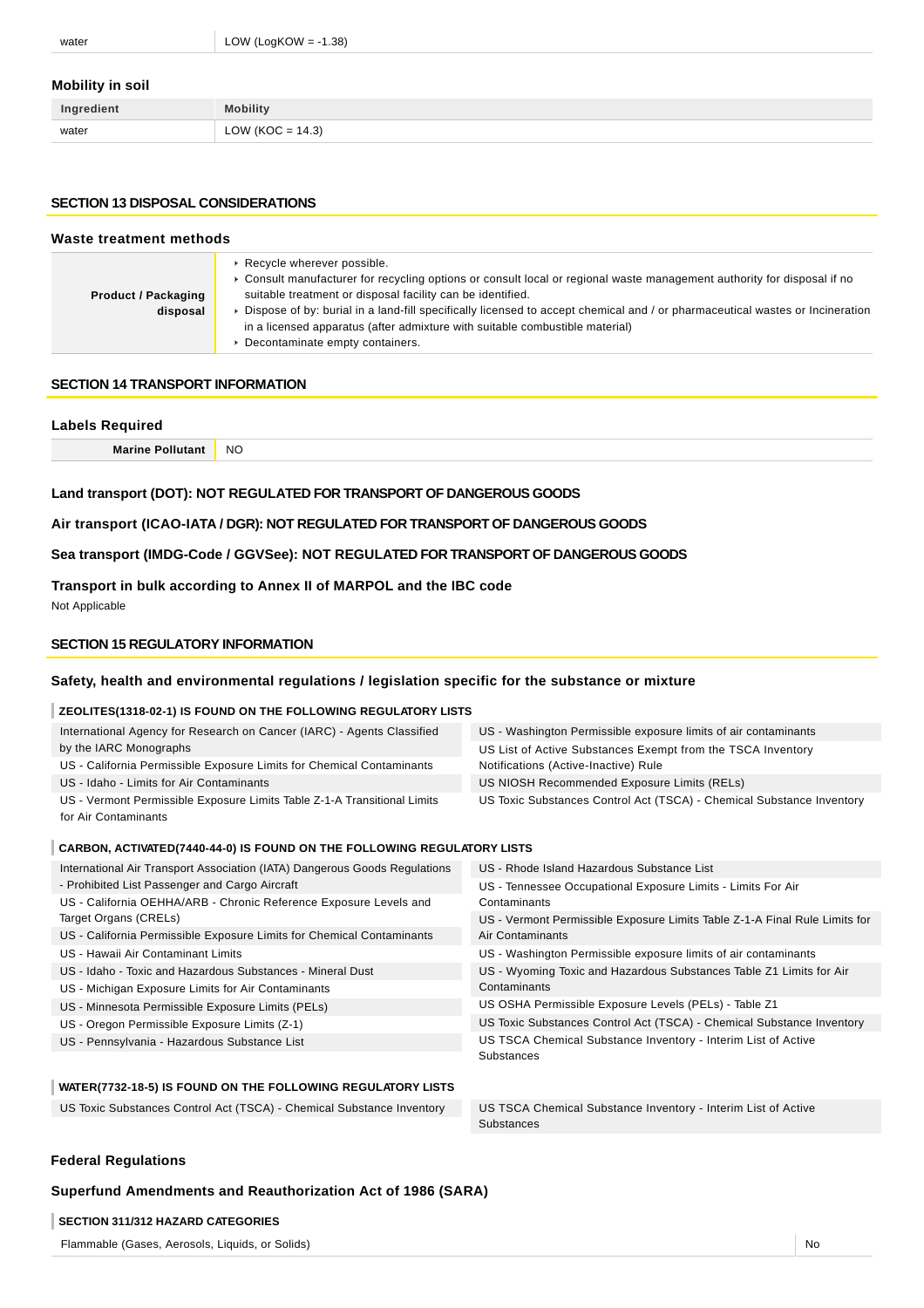| No<br>Gas under pressure                                                  |  |
|---------------------------------------------------------------------------|--|
| Explosive<br><b>No</b>                                                    |  |
| Self-heating<br><b>No</b>                                                 |  |
| Pyrophoric (Liquid or Solid)<br><b>No</b>                                 |  |
| <b>Pyrophoric Gas</b><br><b>No</b>                                        |  |
| Corrosive to metal<br><b>No</b>                                           |  |
| Oxidizer (Liquid, Solid or Gas)<br><b>No</b>                              |  |
| Organic Peroxide<br>No                                                    |  |
| Self-reactive<br><b>No</b>                                                |  |
| In contact with water emits flammable gas<br><b>No</b>                    |  |
| <b>Combustible Dust</b><br><b>No</b>                                      |  |
| Carcinogenicity<br><b>No</b>                                              |  |
| Acute toxicity (any route of exposure)<br><b>No</b>                       |  |
| Reproductive toxicity<br><b>No</b>                                        |  |
| Skin Corrosion or Irritation<br>No                                        |  |
| Respiratory or Skin Sensitization<br>No                                   |  |
| Serious eye damage or eye irritation<br><b>No</b>                         |  |
| Specific target organ toxicity (single or repeated exposure)<br><b>No</b> |  |
| <b>Aspiration Hazard</b><br><b>No</b>                                     |  |
| Germ cell mutagenicity<br><b>No</b>                                       |  |
| Simple Asphyxiant<br><b>No</b>                                            |  |

## **US. EPA CERCLA HAZARDOUS SUBSTANCES AND REPORTABLE QUANTITIES (40 CFR 302.4)**

None Reported

## **State Regulations**

## **US. CALIFORNIA PROPOSITION 65**

None Reported

## **National Inventory Status**

| <b>National Inventory</b>               | <b>Status</b>                                                                                                                                                                                   |
|-----------------------------------------|-------------------------------------------------------------------------------------------------------------------------------------------------------------------------------------------------|
| Australia - AICS                        | Y                                                                                                                                                                                               |
| Canada - DSL                            | Y                                                                                                                                                                                               |
| Canada - NDSL                           | N (water; carbon, activated)                                                                                                                                                                    |
| China - IECSC                           | Y                                                                                                                                                                                               |
| Europe - EINEC / ELINCS /<br><b>NLP</b> | Y                                                                                                                                                                                               |
| Japan - ENCS                            | N (carbon, activated; zeolites)                                                                                                                                                                 |
| Korea - KECI                            | Υ                                                                                                                                                                                               |
| New Zealand - NZIoC                     | Y                                                                                                                                                                                               |
| Philippines - PICCS                     | Y                                                                                                                                                                                               |
| USA - TSCA                              | Y                                                                                                                                                                                               |
| Legend:                                 | $Y = All$ ingredients are on the inventory<br>$N = Not determined$ or one or more ingredients are not on the inventory and are not exempt from listing(see specific<br>ingredients in brackets) |

## **SECTION 16 OTHER INFORMATION**

| Revision<br>$\sim$ Date | /2017<br>06/27  |
|-------------------------|-----------------|
| Initial                 | No <sup>.</sup> |
| Date                    | Available       |

## **Other information**

## **Ingredients with multiple cas numbers**

| <b>Name</b> | CAS No                                                                                                                                                                                                                                                                                                                                                                                     |
|-------------|--------------------------------------------------------------------------------------------------------------------------------------------------------------------------------------------------------------------------------------------------------------------------------------------------------------------------------------------------------------------------------------------|
| zeolites    | 1318-02-1, 37305-72-9, 50809-51-3, 52349-29-8, 53025-48-2, 53060-43-8, 53569-61-2, 53789-62-1, 54693-40-2, 54824-24-7,<br>56747-83-2, 61710-45-0, 75216-11-4, 76774-74-8, 85117-23-3, 12173-10-3, 92623-86-4, 12321-85-6, 67239-95-6,<br>12271-42-0, 67240-23-7, 12173-98-7, 12445-20-4, 66732-10-3, 68652-75-5, 12174-18-4, 61027-84-7, 66733-09-3,<br>68989-22-0. 68989-23-1. 79982-98-2 |